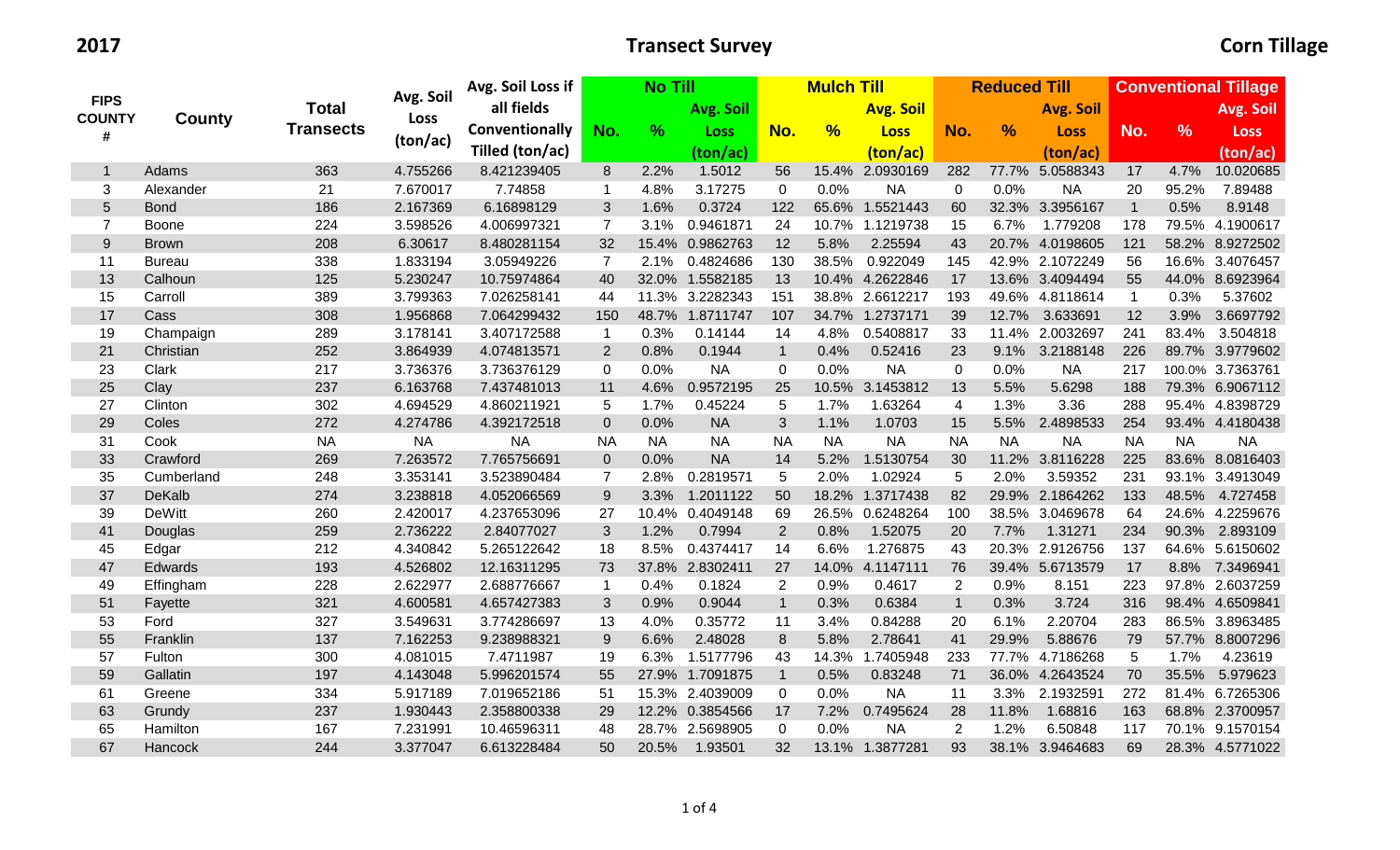|                    |                  |                  |           | Avg. Soil Loss if |                 | <b>No Till</b> |                  |                         | <b>Mulch Till</b> |                  |             | <b>Reduced Till</b> |                  | <b>Conventional Tillage</b> |               |                 |
|--------------------|------------------|------------------|-----------|-------------------|-----------------|----------------|------------------|-------------------------|-------------------|------------------|-------------|---------------------|------------------|-----------------------------|---------------|-----------------|
| <b>FIPS</b>        |                  | <b>Total</b>     | Avg. Soil | all fields        |                 |                | <b>Avg. Soil</b> |                         |                   | <b>Avg. Soil</b> |             |                     | <b>Avg. Soil</b> |                             |               | Avg. Soil       |
| <b>COUNTY</b><br># | County           | <b>Transects</b> | Loss      | Conventionally    | No.             | $\%$           | Loss             | No.                     | %                 | <b>Loss</b>      | No.         | $\frac{9}{6}$       | <b>Loss</b>      | No.                         | $\frac{9}{6}$ | <b>Loss</b>     |
|                    |                  |                  | (ton/ac)  | Tilled (ton/ac)   |                 |                | (ton/ac)         |                         |                   | (ton/ac)         |             |                     | (ton/ac)         |                             |               | (ton/ac)        |
| 69                 | Hardin           | 12               | 4.371363  | 10.96183          | $\overline{7}$  | 58.3%          | 2.6312           | $\mathbf 0$             | 0.0%              | <b>NA</b>        | $\mathbf 0$ | 0.0%                | <b>NA</b>        | 5                           | 41.7%         | 6.807592        |
| 71                 | Henderson        | 328              | 4.651678  | 8.868857973       | 71              | 21.6%          | 1.7913           | 73                      |                   | 22.3% 2.9414796  | 119         |                     | 36.3% 5.5650671  | 65                          |               | 19.8% 8.0245712 |
| 73                 | Henry            | 347              | 3.333269  | 7.367986937       | 128             |                | 36.9% 1.2176562  | 30                      | 8.6%              | 2.265021         | 77          |                     | 22.2% 4.2932696  | 112                         |               | 32.3% 5.3772498 |
| 75                 | <b>Iroquois</b>  | 228              | 2.237148  | 2.597204772       | 18              | 7.9%           | 0.3109796        | 11                      | 4.8%              | 0.8008785        | 48          |                     | 21.1% 1.3480733  | 151                         |               | 66.2% 2.8540069 |
| 77                 | Jackson          | 70               | 5.373984  | 12.00780643       | 22              |                | 31.4% 3.2335159  | $\overline{7}$          |                   | 10.0% 3.5739643  | 28          |                     | 40.0% 7.1253482  | 13                          |               | 18.6% 6.1933846 |
| 79                 | Jasper           | 270              | 3.834953  | 4.403394963       | 18              | 6.7%           | 1.0047833        | 5                       | 1.9%              | 1.35432          | 22          | 8.1%                | 2.888            | 225                         |               | 83.3% 4.2090827 |
| 81                 | Jefferson        | 112              | 7.886961  | 10.8228075        | 6               | 5.4%           | 1.622145         | 15                      | 13.4%             | 3.578092         | 32          |                     | 28.6% 7.3273463  | 59                          |               | 52.7% 9.9230553 |
| 83                 | Jersey           | 255              | 4.349439  | 9.016809137       | 65              |                | 25.5% 1.9028623  | 54                      |                   | 21.2% 2.6696548  | 81          |                     | 31.8% 5.5416995  | 55                          |               | 21.6% 7.1342167 |
| 85                 | <b>JoDaviess</b> | 265              | 3.101584  | 9.659326732       | 105             |                | 39.6% 1.7817812  | 117                     |                   | 44.2% 2.4327454  | 21          | 7.9%                | 5.8245782        | 22                          | 8.3%          | 10.35843        |
| 87                 | Johnson          | 25               | 8.89303   | 18.7439384        | $6\phantom{1}6$ |                | 24.0% 2.6874208  | 9                       | 36.0%             | 6.56214          | $\bf 8$     |                     | 32.0% 14.539744  | 2                           | 8.0%          | 15.412005       |
| 89                 | Kane             | 166              | 2.645536  | 3.110300964       | 16              | 9.6%           | 0.4693206        | 11                      | 6.6%              | 0.7989545        | 24          |                     | 14.5% 1.7450029  | 115                         | 69.3%         | 3.312881        |
| 91                 | Kankakee         | 237              | 1.158675  | 1.3344            | 27              | 11.4%          | 0.269843         | 21                      | 8.9%              | 0.3146286        | 28          |                     | 11.8% 0.7827714  | 161                         | 67.9%         | 1.483201        |
| 93                 | Kendall          | 257              | 1.866137  | 2.37855642        | $\overline{7}$  | 2.7%           | 0.2416229        | 22                      | 8.6%              | 0.7528068        | 101         |                     | 39.3% 1.4321754  | 127                         |               | 49.4% 2.4936571 |
| 95                 | Knox             | 229              | 2.772317  | 6.320787371       | 57              |                | 24.9% 1.4378898  | 93                      |                   | 40.6% 2.3021378  | 75          |                     | 32.8% 4.0413207  | $\overline{4}$              | 1.7%          | 8.925765        |
| 97                 | Lake             | <b>NA</b>        | <b>NA</b> | <b>NA</b>         | <b>NA</b>       | <b>NA</b>      | <b>NA</b>        | <b>NA</b>               | <b>NA</b>         | <b>NA</b>        | <b>NA</b>   | <b>NA</b>           | <b>NA</b>        | <b>NA</b>                   | <b>NA</b>     | <b>NA</b>       |
| 99                 | LaSalle          | 237              | 2.78147   | 3.024438439       | 22              | 9.3%           | 0.190604         | $\mathbf 0$             | 0.0%              | <b>NA</b>        | 5           | 2.1%                | 1.806828         | 210                         | 88.6%         | 3.0761          |
| 101                | Lawrence         | 252              | 4.082607  | 7.062725238       | 32              | 12.7%          | 1.5849177        | 32                      |                   | 12.7% 2.1257319  | 112         | 44.4%               | 4.2246805        | 76                          | 30.2%         | 5.74884         |
| 103                | Lee              | 353              | 1.707924  | 2.54127611        | $\mathfrak{B}$  | 0.8%           | 0.4362733        | 187                     |                   | 53.0% 1.1108746  | 33          | 9.3%                | 1.5976818        | 130                         | 36.8%         | 2.624088        |
| 105                | Livingston       | 226              | 3.558291  | 4.026035774       | 10              | 4.4%           | 0.949014         | 10                      | 4.4%              | 0.762102         | 31          |                     | 13.7% 2.0757426  | 175                         |               | 77.4% 4.1297982 |
| 107                | Logan            | 289              | 2.144923  | 4.688374256       | 80              |                | 27.7% 0.9297028  | 53                      | 18.3%             | 1.0900585        | 125         |                     | 43.3% 2.6829734  | 31                          |               | 10.7% 4.9148919 |
| 109                | McDonough        | 257              | 6.023213  | 7.617272778       | 13              | 5.1%           | 2.0106831        | 24                      | 9.3%              | 3.51584          | 94          |                     | 36.6% 4.5767714  | 126                         |               | 49.0% 7.9938895 |
| 111                | McHenry          | 198              | 5.578857  | 7.419796364       | 30              | 15.2%          | 1.8584           | 27                      |                   | 13.6% 3.7162578  | 31          |                     | 15.7% 3.8340542  | 110                         |               | 55.6% 7.5424276 |
| 113                | McLean           | 255              | 6.793367  | 8.054234353       | 9               | 3.5%           | 2.23072          | 39                      |                   | 15.3% 3.4814769  | 73          |                     | 28.6% 5.9713841  | 134                         |               | 52.5% 8.5115176 |
| 115                | Macon            | 288              | 3.449355  | 4.486534549       | 20              | 6.9%           | 1.0000025        | 32                      | 11.1%             | 1.036            | 82          |                     | 28.5% 2.5741902  | 154                         | 53.5%         | 4.734925        |
| 117                | Macoupin         | 231              | 3.779094  | 4.389191667       | 3               | 1.3%           | 0.8840417        | 17                      | 7.4%              | 0.9082294        | 51          |                     | 22.1% 2.4456078  | 160                         |               | 69.3% 4.5634542 |
| 119                | Madison          | 178              | 5.269246  | 6.038325351       | $\mathbf{1}$    | 0.6%           | 3.584            | $\overline{\mathbf{4}}$ | 2.2%              | 2.0335           | 35          | 19.7%               | 5.02012          | 138                         |               | 77.5% 5.4384313 |
| 121                | Marion           | 158              | 4.653206  | 4.957661392       | $\mathbf{2}$    | 1.3%           | 0.9555           | 5                       | 3.2%              | 1.2992           | 11          | 7.0%                | 1.8713864        | 140                         |               | 88.6% 5.0443875 |
| 123                | Marshall         | 322              | 2.388447  | 5.174797391       | 49              |                | 15.2% 1.2362807  | 112                     |                   | 34.8% 1.2355828  | 149         |                     | 46.3% 3.6173181  | 12                          |               | 3.7% 2.5946958  |
| 125                | Mason            | 317              | 2.828835  | 5.0133703         | 48              |                | 15.1% 0.7681771  | 33                      | 10.4%             | 1.0281515        | 207         |                     | 65.3% 3.4051314  | 29                          | 9.1%          | 4.1750655       |
| 127                | Massac           | 110              | 4.685543  | 9.674595055       | 58              |                | 52.7% 2.1344603  | $\overline{2}$          | 1.8%              | 9.099            | 5           | 4.5%                | 4.22784          | 45                          |               | 40.9% 7.8283072 |
| 129                | Menard           | 232              | 3.367477  | 7.868138793       | 74              |                | 31.9% 1.2175389  | 49                      | 21.1%             | 1.4083536        | 65          |                     | 28.0% 5.1123854  | 44                          |               | 19.0% 6.5873261 |
| 131                | Mercer           | 246              | 3.333076  | 6.970530801       | 88              |                | 35.8% 2.7645381  | 31                      |                   | 12.6% 1.8315778  | 124         |                     | 50.4% 4.0026826  | 3                           | 1.2%          | 7.84856         |
| 133                | Monroe           | 121              | 7.616121  | 11.06570174       | 17              |                | 14.0% 5.6889253  | 19                      | 15.7%             | 2.2535395        | 24          | 19.8%               | 4.49565          | 61                          |               | 50.4% 11.051247 |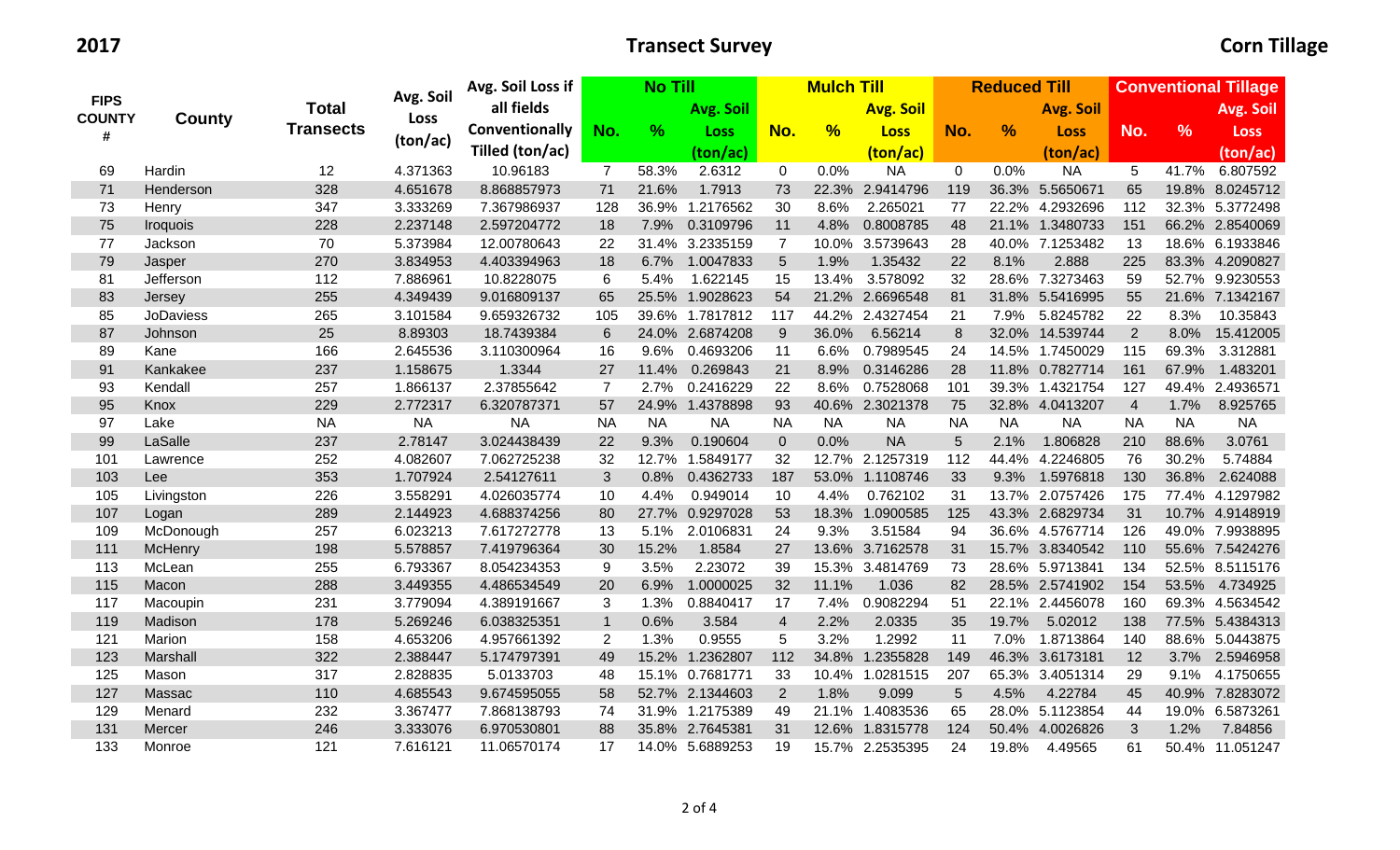|                    |              |                  | Avg. Soil | Avg. Soil Loss if | <b>No Till</b> |               |                 | <b>Mulch Till</b>        |               |                  |              | <b>Reduced Till</b> |                  | <b>Conventional Tillage</b> |               |                 |
|--------------------|--------------|------------------|-----------|-------------------|----------------|---------------|-----------------|--------------------------|---------------|------------------|--------------|---------------------|------------------|-----------------------------|---------------|-----------------|
| <b>FIPS</b>        |              | <b>Total</b>     |           | all fields        |                |               | Avg. Soil       |                          |               | <b>Avg. Soil</b> |              |                     | <b>Avg. Soil</b> |                             |               | Avg. Soil       |
| <b>COUNTY</b><br># | County       | <b>Transects</b> | Loss      | Conventionally    | No.            | $\frac{9}{6}$ | <b>Loss</b>     | No.                      | $\frac{9}{6}$ | <b>Loss</b>      | No.          | $\frac{9}{6}$       | <b>Loss</b>      | No.                         | $\frac{9}{6}$ | <b>Loss</b>     |
|                    |              |                  | (ton/ac)  | Tilled (ton/ac)   |                |               | (ton/ac)        |                          |               | (ton/ac)         |              |                     | (ton/ac)         |                             |               | (ton/ac)        |
| 135                | Montgomery   | 208              | 3.896078  | 4.280954255       | 3              | 1.4%          | 0.43216         | 5                        | 2.4%          | 1.28649          | 35           |                     | 16.8% 2.6312286  | 165                         |               | 79.3% 4.3064378 |
| 137                | Morgan       | 168              | 3.498805  | 9.478212857       | 63             | 37.5%         | 3.4476617       | 21                       |               | 12.5% 1.8588343  | 68           |                     | 40.5% 4.3820629  | 16                          | 9.5%          | 2.0988          |
| 139                | Moultrie     | 245              | 2.799135  | 2.806232143       | $\mathbf 1$    | 0.4%          | 0.1512          | $\boldsymbol{0}$         | 0.0%          | <b>NA</b>        | $\mathbf 0$  | 0.0%                | <b>NA</b>        | 244                         |               | 99.6% 2.8099872 |
| 141                | Ogle         | 356              | 3.460784  | 5.208340826       | 26             | 7.3%          | 0.8979448       | 75                       |               | 21.1% 2.2202324  | 146          |                     | 41.0% 3.0448603  | 109                         |               | 30.6% 5.4828013 |
| 143                | Peoria       | 264              | 2.263564  | 5.597588068       | 57             |               | 21.6% 0.7436486 | 91                       |               | 34.5% 1.2594385  | 84           |                     | 31.8% 3.5057683  | 32                          | 12.1%         | 4.565605        |
| 145                | Perry        | 156              | 4.303265  | 14.3612559        | 50             |               | 32.1% 3.0034752 | 80                       |               | 51.3% 4.1936125  | 15           | 9.6%                | 7.0864053        | 11                          | 7.1%          | 7.21368         |
| 147                | Piatt        | 310              | 3.791728  | 4.022935935       | $\mathbf 0$    | 0.0%          | <b>NA</b>       | 13                       | 4.2%          | 0.56134          | 32           |                     | 10.3% 2.4494663  | 265                         |               | 85.5% 4.1122846 |
| 149                | Pike         | 220              | 4.514497  | 8.5415943         | 20             |               | 9.1% 1.2155684  | 62                       |               | 28.2% 2.4054058  | 120          |                     | 54.5% 5.4003967  | 18                          |               | 8.2% 9.5386288  |
| 151                | Pope         | 42               | 7.444974  | 12.82187571       | 15             |               | 35.7% 3.3608827 | $\mathbf{1}$             | 2.4%          | 22.33875         | $\mathbf{0}$ | 0.0%                | <b>NA</b>        | 26                          |               | 61.9% 9.2283431 |
| 153                | Pulaski      | 50               | 17.02795  | 19.8566326        | 11             |               | 22.0% 12.688283 | $\mathbf 0$              | 0.0%          | <b>NA</b>        | $\pmb{0}$    | 0.0%                | <b>NA</b>        | 39                          | 78.0%         | 18.25196        |
| 155                | Putnam       | 132              | 2.037024  | 4.043775515       | 38             | 28.8%         | 1.47288         | 36                       | 27.3%         | 1.4153511        | 48           | 36.4%               | 2.646174         | 10                          | 7.6%          | 3.49488         |
| 157                | Randolph     | 133              | 6.71654   | 11.12811808       | 8              | 6.0%          | 3.501905        | 10                       | 7.5%          | 3.41814          | 73           |                     | 54.9% 5.8095117  | 42                          |               | 31.6% 9.6906878 |
| 159                | Richland     | 230              | 6.111444  | 7.286783739       | 33             |               | 14.3% 1.4681255 | 15                       | 6.5%          | 1.800994         | $\mathbf{1}$ | 0.4%                | 10.33032         | 181                         | 78.7%         | 7.291927        |
| 161                | Rock Island  | 219              | 6.357268  | 9.78572861        | 52             |               | 23.7% 5.3452994 | 40                       | 18.3%         | 3.84978          | 69           |                     | 31.5% 6.0105516  | 58                          |               | 26.5% 9.4063263 |
| 163                | St Clair     | 147              | 4.293011  | 5.917282041       | $\overline{2}$ | 1.4%          | 0.882           | 26                       |               | 17.7% 0.9875631  | 56           |                     | 38.1% 3.3227518  | 63                          |               | 42.9% 6.6279029 |
| 165                | Saline       | 172              | 6.926792  | 8.907876233       | 20             | 11.6%         | 6.103185        | 13                       | 7.6%          | 8.7622446        | 43           |                     | 25.0% 6.5875674  | 96                          |               | 55.8% 7.0017695 |
| 167                | Sangamon     | 266              | 3.749076  | 4.014702632       | $\sqrt{3}$     | 1.1%          | 0.73395         | 12                       | 4.5%          | 0.7396083        | 15           | 5.6%                | 2.2506633        | 236                         |               | 88.7% 4.0356654 |
| 169                | Schuyler     | 306              | 8.767808  | 9.282295327       | 12             | 3.9%          | 1.0446771       | $\mathbf 0$              | 0.0%          | <b>NA</b>        | 10           | 3.3%                | 4.8446475        | 284                         |               | 92.8% 9.2322774 |
| 171                | Scott        | 205              | 3.470788  | 7.81070722        | 55             |               | 26.8% 2.7487165 | 8                        |               | 3.9% 2.4056938   | 121          |                     | 59.0% 3.9140251  | 21                          |               | 10.2% 3.2137848 |
| 173                | Shelby       | 410              | 4.255089  | 5.35536           | 3              | 0.7%          | 0.55278         | 31                       | 7.6%          | 1.6618355        | 173          |                     | 42.2% 3.6079335  | 203                         |               | 49.5% 5.2573345 |
| 175                | <b>Stark</b> | 334              | 2.797959  | 5.118948638       | 53             |               | 15.9% 1.1879066 | 55                       | 16.5%         | 1.7607           | 226          |                     | 67.7% 3.4279677  | $\mathbf 0$                 | 0.0%          | <b>NA</b>       |
| 177                | Stephenson   | 368              | 3.709066  | 6.28738344        | 91             |               | 24.7% 2.1124592 | 81                       |               | 22.0% 2.1480612  | 71           |                     | 19.3% 3.5542998  | 125                         |               | 34.0% 5.9708354 |
| 179                | Tazewell     | 242              | 2.272235  | 5.280190165       | 44             |               | 18.2% 1.469708  | 58                       |               | 24.0% 1.2569595  | 139          |                     | 57.4% 2.9511242  | $\mathbf{1}$                | 0.4%          | 2.10392         |
| 181                | Union        | 64               | 14.94179  | 26.91626844       | 46             |               | 71.9% 14.167665 | $\mathbf 0$              | 0.0%          | <b>NA</b>        | $\mathbf{1}$ | 1.6%                | 16.6944          | 17                          |               | 26.6% 16.933381 |
| 183                | Vermilion    | 231              | 3.83337   | 3.990412208       | $\mathbf{1}$   | 0.4%          | 0.1326          | $\overline{\mathcal{A}}$ | 1.7%          | 0.77588          | 13           | 5.6%                | 2.3782477        | 213                         | 92.2%         | 3.996973        |
| 185                | Wabash       | 240              | 8.018223  | 9.778315625       | 11             | 4.6%          | 1.3766557       | 25                       | 10.4%         | 2.836119         | 42           |                     | 17.5% 7.2664744  | 162                         |               | 67.5% 9.4637985 |
| 187                | Warren       | 268              | 2.120503  | 5.354570433       | 82             |               | 30.6% 1.3232452 | 93                       |               | 34.7% 2.0250766  | 83           |                     | 31.0% 2.9848641  | 10                          | 3.7%          | 2.371296        |
| 189                | Washington   |                  |           |                   |                |               |                 |                          |               |                  |              |                     |                  |                             |               |                 |
| 191                | Wayne        | 148              | 5.325616  | 7.226716791       | 22             |               | 14.9% 1.4215073 | 16                       | 10.8%         | 2.524985         | 11           | 7.4%                | 4.10451          | 99                          |               | 66.9% 6.7815015 |
| 193                | White        | 194              | 5.120751  | 9.642139175       | 56             |               | 28.9% 2.3592938 | 25                       | 12.9%         | 3.10506          | 36           | 18.6%               | 5.0337467        | 77                          |               | 39.7% 7.8242073 |
| 195                | Whiteside    | 308              | 2.825495  | 5.084263896       | 34             |               | 11.0% 1.6895294 | 126                      |               | 40.9% 2.2447048  | 90           |                     | 29.2% 3.0599733  | 58                          |               | 18.8% 4.3892745 |
| 197                | Will         | 167              | 1.226309  | 2.652882731       | 9              | 5.4%          | 0.45012         | 128                      | 76.6%         | 1.141195         | 29           | 17.4%               | 1.780997         | $\mathbf{1}$                | 0.6%          | 3.02064         |
| 199                | Williamson   | 40               | 7.310919  | 11.18113875       | 12             |               | 30.0% 2.8819125 | 3                        | 7.5%          | 0.807525         | 5            | 12.5%               | 8.83233          | 20                          | 50.0%         | 10.56348        |